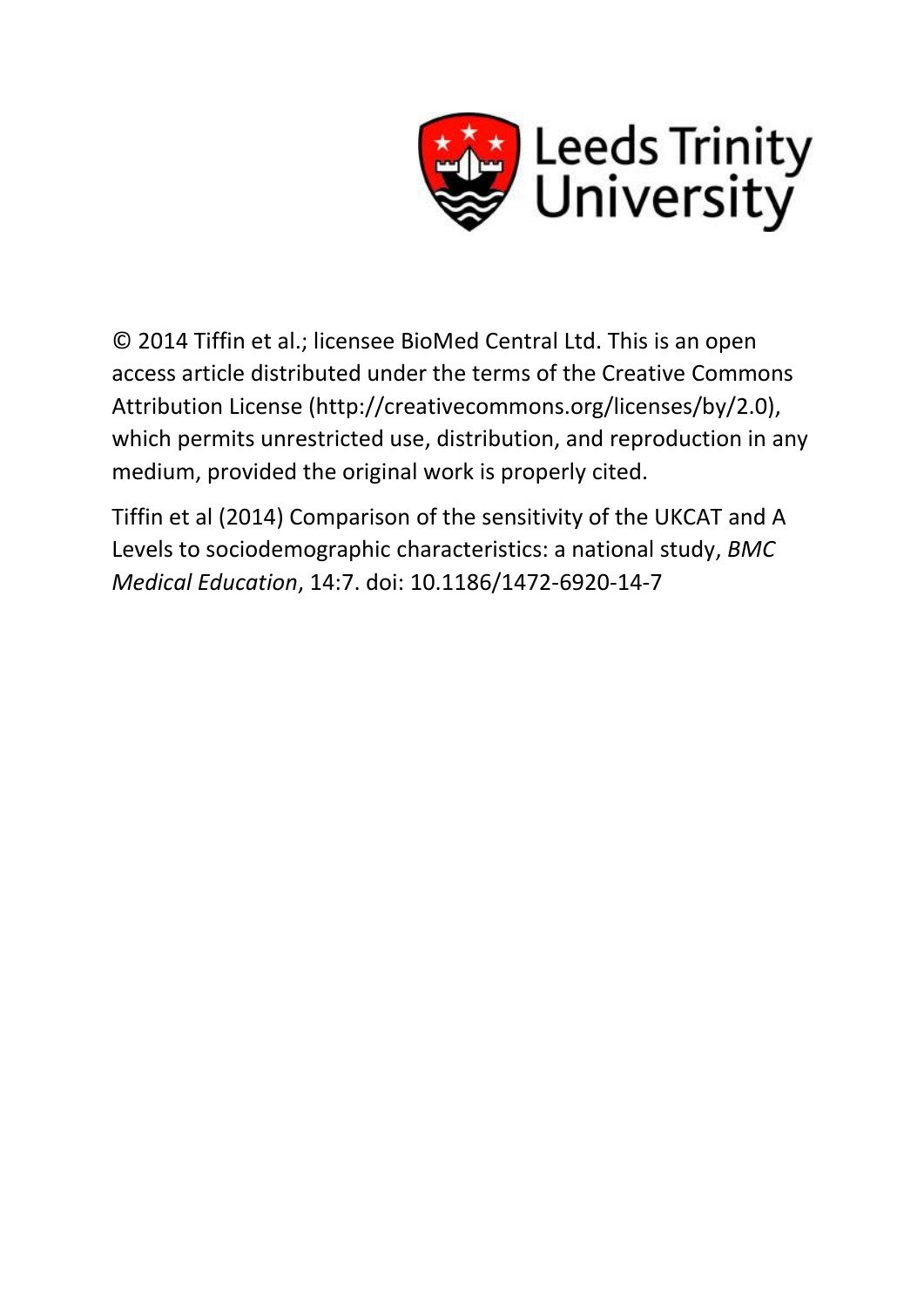## **RESEARCH ARTICLE Example 2014 The SEAR CH ACCESS**



# Comparison of the sensitivity of the UKCAT and A Levels to sociodemographic characteristics: a national study

Paul A Tiffin<sup>1\*</sup>, John C McLachlan<sup>2</sup>, Lisa Webster<sup>1</sup> and Sandra Nicholson<sup>3</sup>

## Abstract

Background: The UK Clinical Aptitude Test (UKCAT) was introduced to facilitate widening participation in medical and dental education in the UK by providing universities with a continuous variable to aid selection; one that might be less sensitive to the sociodemographic background of candidates compared to traditional measures of educational attainment. Initial research suggested that males, candidates from more advantaged socioeconomic backgrounds and those who attended independent or grammar schools performed better on the test. The introduction of the A\* grade at A level permits more detailed analysis of the relationship between UKCAT scores, secondary educational attainment and sociodemographic variables. Thus, our aim was to further assess whether the UKCAT is likely to add incremental value over A level (predicted or actual) attainment in the selection process.

Methods: Data relating to UKCAT and A level performance from 8,180 candidates applying to medicine in 2009 who had complete information relating to six key sociodemographic variables were analysed. A series of regression analyses were conducted in order to evaluate the ability of sociodemographic status to predict performance on two outcome measures: A level 'best of three' tariff score; and the UKCAT scores.

Results: In this sample A level attainment was independently and positively predicted by four sociodemographic variables (independent/grammar schooling, White ethnicity, age and professional social class background). These variables also independently and positively predicted UKCAT scores. There was a suggestion that UKCAT scores were less sensitive to educational background compared to A level attainment. In contrast to A level attainment, UKCAT score was independently and positively predicted by having English as a first language and male sex.

Conclusions: Our findings are consistent with a previous report; most of the sociodemographic factors that predict A level attainment also predict UKCAT performance. However, compared to A levels, males and those speaking English as a first language perform better on UKCAT. Our findings suggest that UKCAT scores may be more influenced by sex and less sensitive to school type compared to A levels. These factors must be considered by institutions utilising the UKCAT as a component of the medical and dental school selection process.

Keywords: Medical student selection, Educational attainment, Aptitude tests, UKCAT, Socio-economic factors

\* Correspondence: [p.a.tiffin@dur.ac.uk](mailto:p.a.tiffin@dur.ac.uk) <sup>1</sup>

<sup>1</sup>School for Medicine, Pharmacy and Health, the Wolfson Research Institute, Durham University Queen's Campus, University Boulevard, Stockton-on-Tees TS17 6BH, UK

Full list of author information is available at the end of the article



© 2014 Tiffin et al.; licensee BioMed Central Ltd. This is an open access article distributed under the terms of the Creative Commons Attribution License [\(http://creativecommons.org/licenses/by/2.0\)](http://creativecommons.org/licenses/by/2.0), which permits unrestricted use, distribution, and reproduction in any medium, provided the original work is properly cited.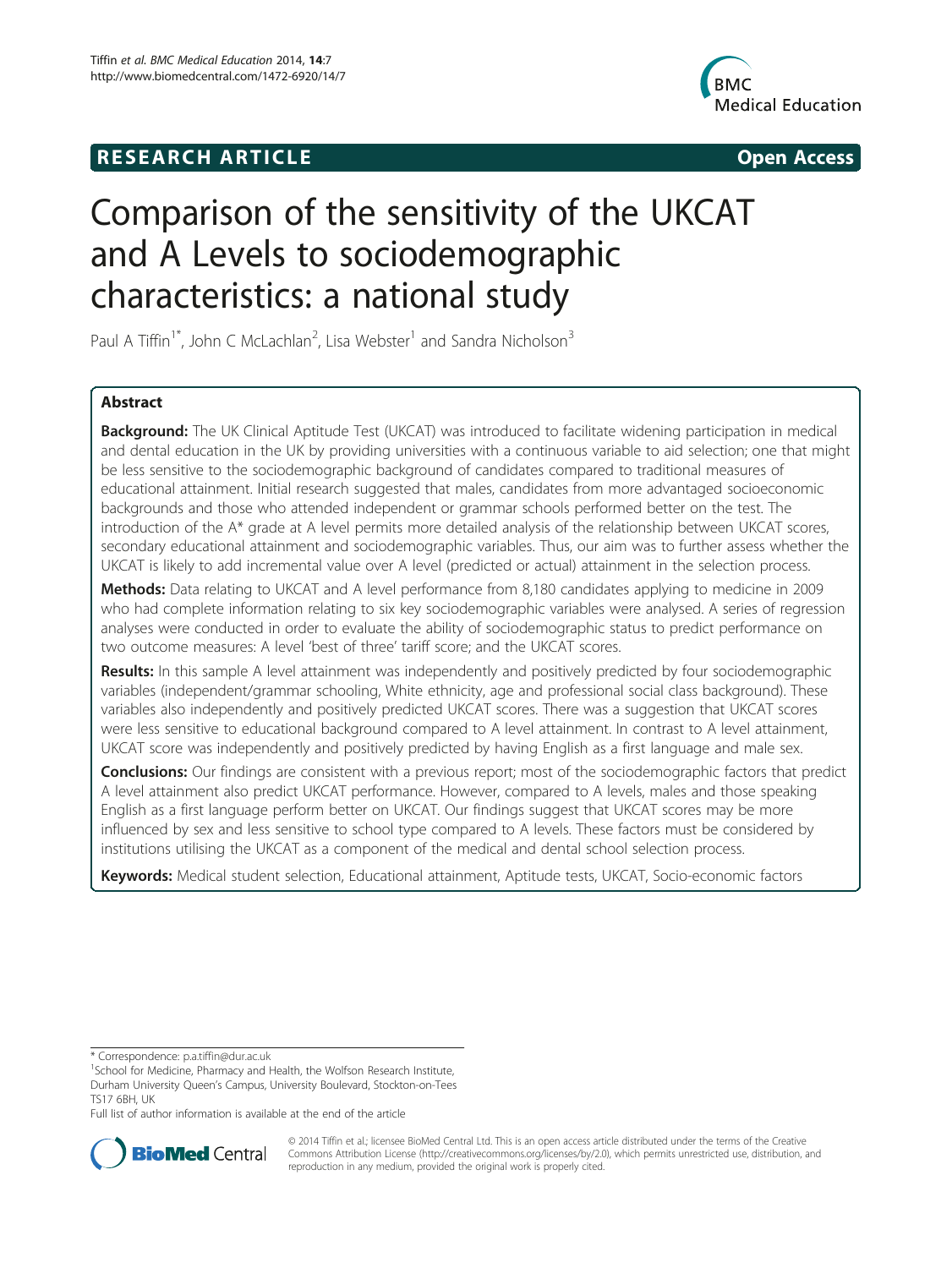#### Background

Internationally, demand for access to medical and dental training is high. Aptitude testing has been introduced as an element of the student selection process. Such testing is intended to facilitate the filtering of candidates and also to improve the probability of recruiting individuals who are more likely to succeed as both undergraduates and practising clinicians [[1\]](#page-12-0). The use of tests of intellectual ability, such as the Medical College Admission Test (MCAT), is common in the United States and Canada [[2\]](#page-12-0). Australia similarly uses assessments, such as the Graduate Medical School Admissions Test (GAMSAT), to assess a candidate's capacity for reasoning and ability at written communication [\[3\]](#page-12-0). In the UK the GAMSAT is used by a number of universities as part of the selection process for graduate entry to medical and dental programmes. In contrast, the UKCAT is widely utilised for selection to both undergraduate and graduate entry courses by the majority of UK-based medical schools and roughly half of all dental schools. The test scores are used independently by universities as a component of their admissions process, along with other factors, such as predicted and actual academic achievement. The scores can thus be used either to screen candidates for interview, or to contribute to an overall aggregated holistic assessment score which is then used to decide whether to offer a place for study.

The different usage style of the UKCAT scores by participating medical and dental schools has previously been characterised and reported [[4\]](#page-12-0). How test scores are used within the selection process has previously been reported to be associated with decreased disadvantage for certain under-represented groups (such as those from a state schooled educational background) applying to medical school [\[5](#page-12-0)]. In turn this may be translated into higher proportions of such candidates entering UK medical schools that place greater weight on the UKCAT scores as a component of the admissions process. Indeed, medical schools utilising the UKCAT score as a threshold or as a weighted factor (rather than only in 'borderline' cases) are more likely to have entrants who are male and from a non-professional social background. A non-significant trend was also reported for entrants to medical schools using the UKCAT as a threshold or factor in the admissions process to be more likely to have attended a state (non-grammar) school compared to those entering institutions placing less emphasis on the test scores. However, it could be argued that how the UKCAT is used by medical and dental schools may be an 'instrumental variable' (i.e. a marker of an attitude towards widening participation [WP] issues) rather than a causal factor [\[5](#page-12-0)]. If the UKCAT scores were more weakly associated with sociodemographic factors than traditional measures of academic attainment, then this would be evidence that use of the UKCAT in the selection process is a causal factor in producing differences in medical and dental student populations between institutions.

This potential to reduce disadvantage for certain groups of medical and dental applicants is a crucial issue related to UKCAT use and development; in the UK a key aspiration behind the introduction of the test was that it might facilitate WP in these professions. In the UK, issues concerned with WP in professions such as medicine and dentistry largely reflect disparity of socioeconomic background [\[6](#page-12-0)]. As such it would be desirable to have a test where scores were less influenced by sociodemographic variables such as ethnicity, type of schooling and socioeconomic background. If UKCAT scores were indeed less biased compared to traditional factors used in selection (e.g. A level grades and personal statements) then this would be evidence to justify greater weight being placed on the test results during admissions. In this regard individual UKCAT items have previously been shown to be generally free from differential item functioning (DIF) in terms of item bias according to age, ethnicity, sex and social class. Item bias is said to be present when the response (e.g. correct/incorrect) to a test question is partly determined by characteristics other than the trait or ability the instrument is designed to evaluate (i.e. it represents the bias in responses after controlling for ability). Nevertheless, a small number of items may be moderately sensitive to age and ethnicity [\[7\]](#page-12-0). However, although DIF is a term sometimes used interchangeably with *item bias*, historically the concept also encapsulates the concept of item impact. Item impact can lead to DIF because true differences exist in the level of trait or ability being measured [[8\]](#page-12-0). Therefore, it is still possible that UKCAT scores are sensitive to WP group membership despite relatively little evidence of item bias. Analysis of UKCAT test scores from a cohort of medical entrants to a single university suggested that the UKCAT scores were not significantly associated with school type attended (although the study may have been under powered to detect such an effect) and had some ability to predict performance in knowledge-based medical undergraduate exams [[9](#page-12-0)]. In contrast the scores given to personal statements were significantly predicted by school type attended and did not predict medical undergraduate exam performance.

Analysis of data from the first medical and dental application cohort to use the UKCAT in 2006 has previously been conducted in order to explore to what extent A level attainment and UKCAT scores could be predicted from socioeconomic status [\[10\]](#page-12-0). A sub-sample of the 2006 application cohort where A level grades and UKCAT scores were available was used in this analysis  $(N = 9,884)$ . As UKCAT and A level attainment scores were considered skewed these were treated in the analysis as dichotomous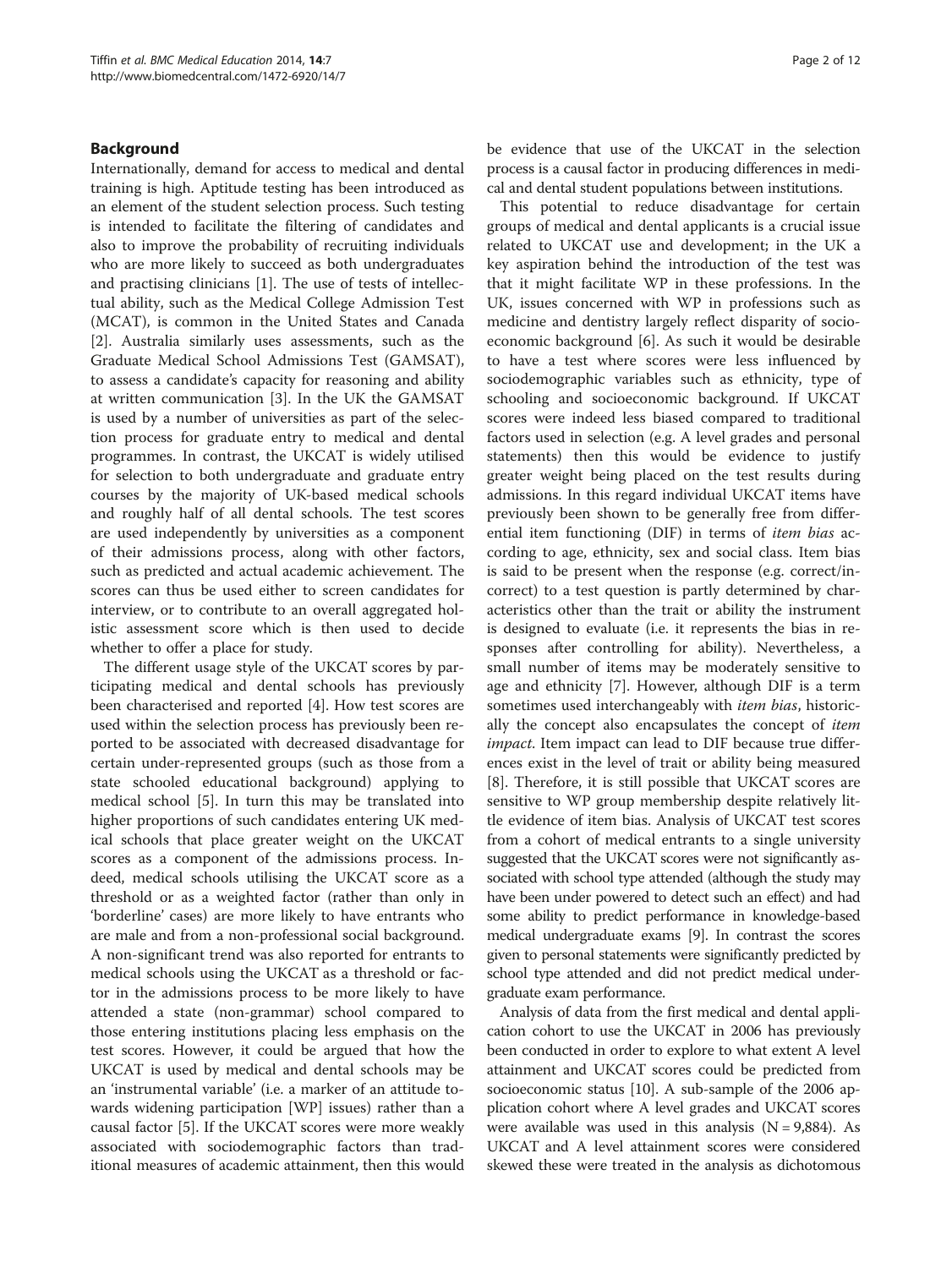dependent variables. The authors observed that both A Level attainment and UKCAT performance were associated with a number of sociodemographic variables (sex, ethnicity, socioeconomic background and school type attended). The UKCAT test scores were observed to be significantly correlated with attainment at A level examinations (r = .39) [\[10\]](#page-12-0). The treatment of UKCAT scores and A level attainment as dichotomous outcomes might have led to informational loss and precluded a more detailed evaluation of the magnitude of the effects of the predictor variables on the outcomes under study. In addition, introduction of the A\* grade at A level in 2010 may have produced a wider and more normal distribution of A level tariffs (as defined by the Universities and Colleges Admissions Service [UCAS] scoring system of school exam grades). Thus, the A\* grade may permit greater discrimination between medical and dental applicants at the upper range of ability. Therefore it appeared timely to analyse data from a separate and more recent cohort of UKCAT candidates with two aims:

- 1. To evaluate to what extent the observations reported in the 2006 application cohort [[10\]](#page-12-0) are consistent in a subsequent sample of UKCAT candidates (i.e. evidence that the properties of the UKCAT are temporally stable).
- 2. To explore, in greater detail than was previously possible, the extent to which UKCAT scores are predicted by sociodemographic status in comparison with A level attainment. In particular, whether a candidate speaks English as a second language is now recorded within the UKCAT dataset. Thus the potential impact of this factor on both A level and UKCAT performance can be explored.

## Methods

## Data preparation- A level and UKCAT scores

For this analysis data relating to medical and dental applicants to the UKCAT consortia of universities in the 2009 round of applications (for 2010 entry) were used. Of the 23,719 individuals who sat the UKCAT in 2009 only 8,180 had complete data on the six sociodemographic predictor variables (ethnicity, age, school type attended, socioeconomic background, age at which English first spoken and sex). It was only information from these candidates with complete data that were included in the analysis. This approach, using 'listwise deletion', was taken so that the final sample investigated remained the same across all analyses.

In terms of managing the educational attainment data; A level grades in general studies and critical thinking were excluded, as were duplicated observations where the subject, grade and candidate unique identifier were identical (535 duplicate exam grades were deleted in the latter case). Examination outcome entries where the subject was the same but the grade differed for a candidate were assumed to be resits. In such cases the lowest grade was retained. This assumption was made for several reasons:- firstly, the dates of sitting of the examinations were unavailable; secondly, the first sitting was assumed to reflect a candidate's academic potential more accurately than subsequent sittings; and thirdly, medical and dental schools often only accept grades at first sitting as meeting entry requirements. Consequently 810 presumed 'resit' exam grades were deleted. The UCAS tariff scores for a candidate's best three A level grades were summed (that is,  $A^* = 140$ ,  $A = 120$ ,  $B = 100$ ,  $C = 80$ ,  $D = 60$ and  $E = 40$  points). Thus the maximum summed tariff that a single candidate could obtain was 420 points (i.e. A\*A\*A\* grades). Standardised z scores for both 'best of three' summed A level tariff and UKCAT total score were also derived (i.e. mean of zero and a standard deviation [SD] of one). This standardisation was intended to permit a certain amount of comparison between UKCAT and A level tariff scores. The distribution of standardised A level tariffs and UKCAT scores were examined graphically using histograms and quantile (Q-Q) plots to assess for degree of normality and to allow selection of appropriate estimation procedures. A Q-Q plot produces a graph of quantiles of the variable against quantiles of the normal distribution, allowing the visual identification of marked departures of a distribution from normality. This approach is recommended over simple reliance on significance tests for normality, such as the Kolmogorov-Smirnov test, which may be overly sensitive in certain circumstances [\[11\]](#page-12-0).

#### Data preparation- sociodemographic data

The dichotomisation of sociodemographic variables was guided by previous research on widening participation in medical and dental education [[12\]](#page-12-0) and informed by an initial univariate exploration of the dataset. For example, previous research has reported that students educated at state grammar schools (that usually include some element of criterion-based selection for admission, in contrast to other types of state school) do not have poorer performance on the UKCAT, at A level, or in university compared to those receiving an independent (private) schooling [\[10\]](#page-12-0). Thus, for the purpose of dichotomising candidates into those from WP categories it seemed reasonable to classify those from state grammar schools in the same group as those from an independent school background. This assumption was supported by an exploratory univariate analysis that did not uncover evidence of disadvantage for grammar school students compared to independently schooled individuals when applying to medical or dental school. Likewise, previous research demonstrated a disadvantage when applying for medical school for those reporting their ethnicity as anything other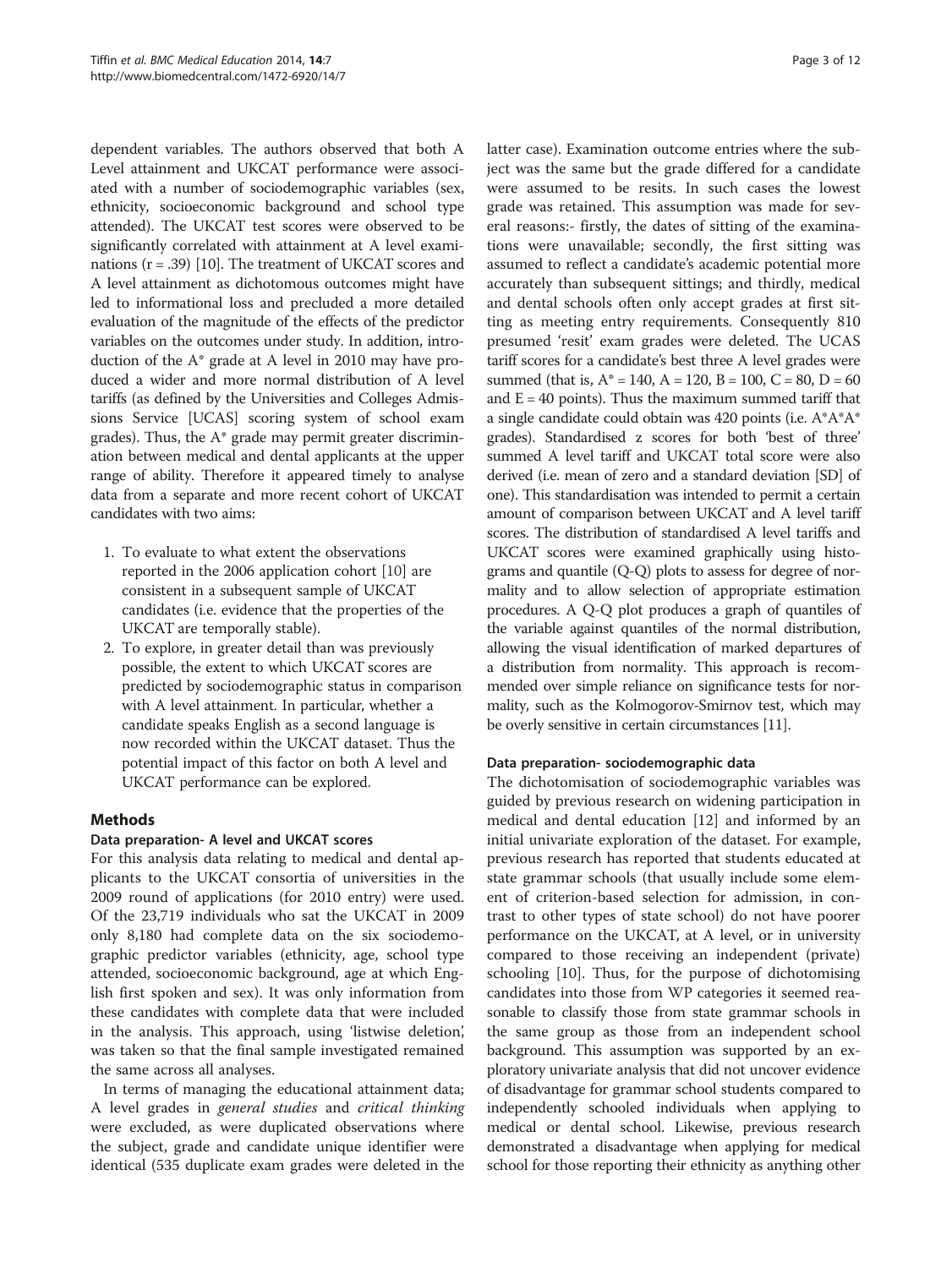than 'White' [[5](#page-12-0)]. Consequently 'non-White' was the WP category created for ethnicity. Some descriptive analysis was conducted using more broadly defined ethnic groups ('White', 'Black', 'Chinese', 'Asian', 'Mixed' and 'Other'). However, the numbers in each of these latter ethnic categories was generally too small to adequately power more detailed modelling in relation to these groups. Regarding socioeconomic background, the UKCAT database records socioeconomic status using a simplified version of the socioeconomic classification system utilised by the National Office for Statistics, based on the National Statistics Socio-Economic Classification (NS-SEC) [\[13\]](#page-12-0). As in previous research on WP in medical and dental education we classified those who reported a NS-SEC rating of four or greater as being from a non-professional socioeconomic background. Thus this category was equivalent to the classifications of 'lower supervisory/technical' and 'semi-routine/routine'. It should be noted that this method of WP group definition differs from the approach to categorising socio-economic status taken by James et al. [\[10\]](#page-12-0). In this latter study the authors used the highest (most advantaged) category of the simplified NS-SEC system, '*managerial*/professional' as the socio-economic predictor variable. In contrast the present study used the two lowest parental occupation categories to represent relative socioeconomic disadvantage as a predictor of A level and UKCAT performance. We classified those learning English after the age of two years as having English as a second language (EASL).

#### Data analysis

We used Stata v12 MP for data analysis. The distribution of the "best of three" A level tariff scores appeared to be represented by a roughly normal distribution that was right censored at 420 points as only three grades had been retained (i.e. 3 A\*s was the maximum possible attainment- see Figure 1). The Q-Q plot highlighted the

censored nature of the tariff score and that those less than two standard deviations away from the mean departed from normality (Figure 2). It was thus considered appropriate to model the data using a Tobit regression that could accommodate the right-censored nature of the tariff score [[14\]](#page-12-0) with bootstrapped standard errors that would allow for the moderate departure from normality. On inspection, total UKCAT test scores were normally distributed (Figure [3\)](#page-5-0) although a Q-Q plot highlighted some departure from normality at extreme low scores (Figure [4\)](#page-5-0). However, this slight departure from normality did not appear to justify the use of nonparametric methods of deriving standard errors. Thus linear regression was employed to estimate the influences on UKCAT score. The association between WP group status and UKCAT subtest scores were compared using linear regression. The UKCAT subtest scores were also approximately normally distributed and, given the relatively large number of observations, linear regression was also utilised in their analysis. Thus Tobit and linear regressions were utilised, as appropriate, for both univariable and multivariable models. Scores were compared between the UKCAT and A level tariffs using a Spearman rank correlation (to allow for any nonnormality at lower values).

Following univariate regression analyses, multivariable regression analyses were performed. Two sets of regression analyses were conducted using A level tariffs then UKCAT scores as the outcomes of interest, respectively. In both cases the WP sociodemographic categories served as the predictor variables. Only six predictor variables were used in the multiple regression models and the mean variance inflation factor for a model including all of these was relatively small at 1.09. This latter value implies that the standard error for the estimated coefficients would be, on average, increased by approximately 9% due to multicollinearity of the predictor variables.



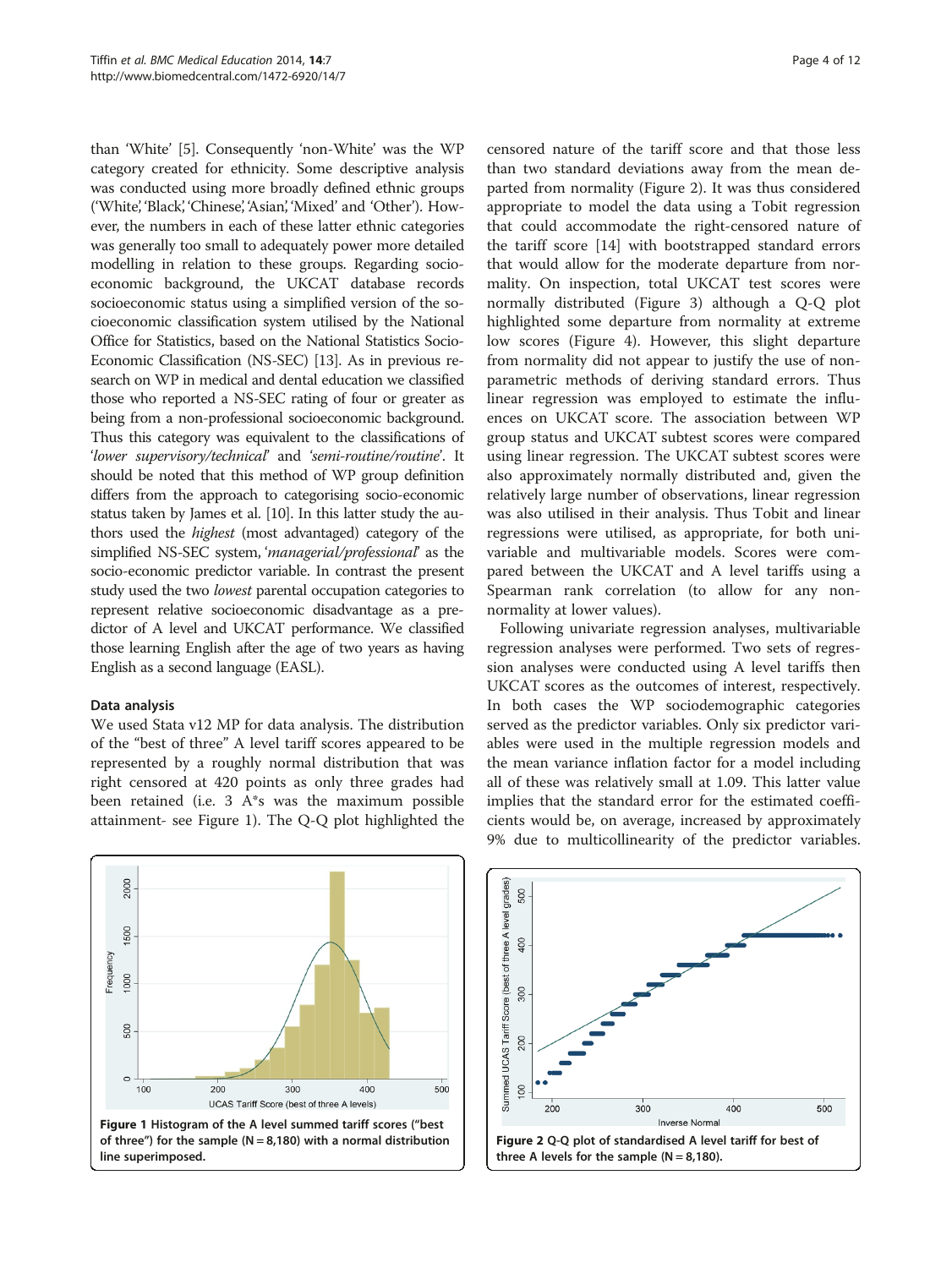<span id="page-5-0"></span>

Consequently, rather than taking a step-wise approach to model building, all predictors were included in the multivariable regression models. Where A level summed tariff score was used as the dependent variable the model was estimated using a Tobit regression using bootstrapped derived standard errors. Thus two differing regression methods (Tobit versus linear regression) were used to produce regression coefficients, intercepts and associated 95% confidence intervals (via bootstrapping in the case of the Tobit regression). As the dependent variables used in the multivariable models were z scores the coefficients were produced in the metric of standard deviation units. This allowed, to some extent, an appreciation of the relative magnitude of ability of each sociodemographic category to predict A level achievement and UKCAT score. Nevertheless, it should be noted that the regression coefficients derived from a Tobit regression differ slightly in conceptual terms from those derived from a linear regression; Tobit coefficients are



estimated taking into account the probability that a predictor is actually above the observable limit. It should also be noted that where standardised confidence intervals do not overlap there may be a true difference in the comparative sensitivity of the outcome metric (i.e. A level tariff vs UKCAT score) to the sociodemographic variable. Conversely, where there is a modest degree of overlap in confidence intervals one cannot assume that no difference exists at the 95% confidence level (though such a difference would not exist at the 99% confidence level). Thus, some additional caution must be exercised when attempting to make inferences by comparing the confidence intervals for the coefficients from these two different regression methods.

#### Ethical approval

At UKCAT registration students were informed that the information would be used for educational research and evaluation of the UKCAT and that the results would be published in a form in which individual students could not be identified. Thus the data utilised was routinely contemporaneously collected and anonymised. Consequently, exemption from an external ethical review was confirmed in writing by the Chair of Durham University School for Health Research Ethics Committee.

## Results

#### Study group

The socioeconomic characteristics of the study and nonselected groups are depicted in Table [1.](#page-6-0) Compared to the non-selected UKCAT candidates  $(n = 15,539)$  those in the selected sample were more likely to be under 21 years old at application, of White ethnicity, have attended an independent/grammar school, and speak English as a first language (all differences in proportions significant at the  $p < .001$  level on Chi-squared testing).

#### Univariate analyses

It should be noted, that when interpreting standardised scores and regression coefficients, for A level tariffs each standard deviation unit (SD) is equivalent to around 45 UCAS points. For the UKCAT scores each SD is worth around 200 points.

Using Spearman's rho, total UKCAT score was observed to be correlated with A-level tariff (rho = .43,  $p < .0001$ ). The UKCAT subtest scores significantly (all  $p < .0001$ ) correlated with A level tariffs with rho values of .28 (verbal reasoning) to .36 (quantitative reasoning). The results of the univariate Tobit and linear regressions for the prediction of A level and UKCAT attainment respectively by WP status are depicted in Table [2.](#page-6-0) All WP variables were significantly negatively predictive of A level and UKCAT performance. However from Table [2](#page-6-0) it can be seen that, in this sample, the effect of sex on A level and UKCAT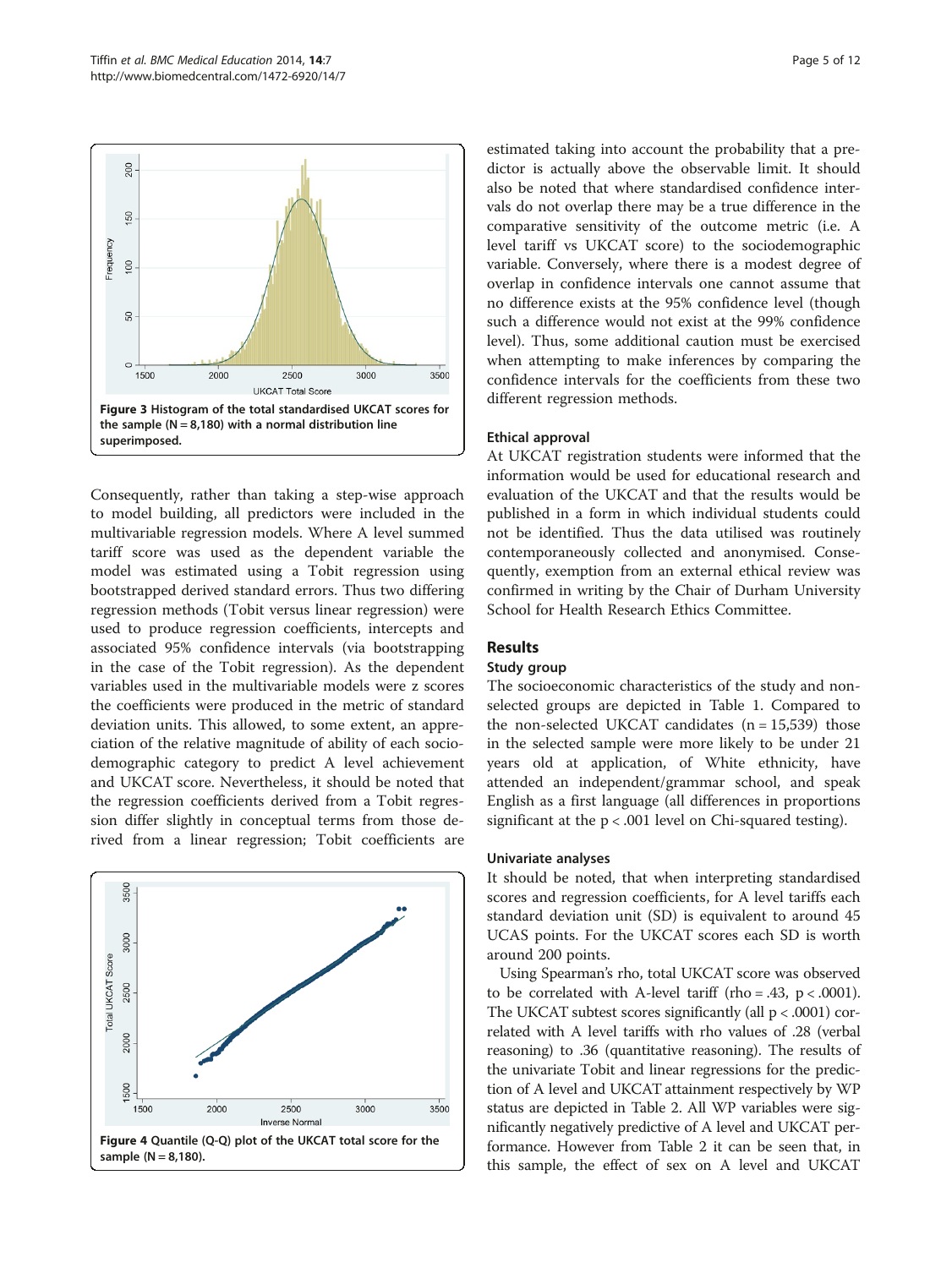<span id="page-6-0"></span>Table 1 Socioeconomic characteristics of the study and non-selected groups

EASL 1249/8180 (15.3) 4033/15374 (26.2) 4033/15374 (26.2) 368.92 (<.001) Proportions of candidates with that characteristic are shown along with percentages and the chi-squared and associated p value for the inter-group differences.

Age > 20 years at application  $61/8180(0.7)$  6563/15425 (42.5) 4600.00 (<.001) 4600.00 (<.001)

Non-professional background 476/8180 (5.8) 505/8553 (5.9) .06 (.8) .06 (.8) Male 3628/8180 (44.3) 6841/15539 (44.0) .23 (.6) .23 (.6)

performance was different; on average, males did not perform any better on A levels compared to females (coefficient .01of a SD; 95% confidence intervals; –.04 to .06; p = .6). In contrast, on average, males scored .17 of a SD higher than females on the UKCAT. The unadjusted effect of being from a non-professional socioeconomic background was comparable for both A levels and the UKCAT with those candidates scoring, on average .3 to .4 of a SD lower on both outcomes compared to those reporting being from NS-SEC classification 4 or 5. Being over 20 years old at application is also associated with lower unadjusted scores on both A level tariff and UKCAT (though it should be noted only 61 older individuals were included in the study sample). It can also be seen in Table 2 that the unadjusted coefficients for ethnicity and EASL status as predictors of UKCAT score are larger in magnitude than those for A levels, with non-overlapping 95% confidence intervals.

The ability of WP group status to predict UKCAT subtest scores was also tested using a series of linear regressions. The results are depicted in Table [3.](#page-7-0) As can be seen from Table [3](#page-7-0) all sociodemographic categories significantly negatively predicted subtest scores on the UKCAT. The only exception to this was that male sex significantly positively predicted performance on all the UKCAT subtests with the exceptions of the decision making score (which was negatively predicted by male sex) and the *abstract reasoning* score, which was not significantly predicted by sex.

Performance on the UKCAT and at A level was also analysed according to reported ethnicity. The results are depicted in Table [4](#page-7-0) and demonstrate that, by and large, ethnic groups were ranked in the same way according to both average A level grades achieved and mean UKCAT summed score. The only exception to this was that applicants describing themselves as of Chinese ethnicity had a slightly higher mean A level tariff score compared to those reporting White ethnicity. However, the latter group had the highest average UKCAT score of any ethnicity.

#### Multivariable regression analyses

The results of the Tobit multivariable regression of A level tariff score on the WP predictors are depicted in Table [5](#page-7-0). The results indicate that all the WP variables are significantly predictive of A level tariff score with the

Table 2 Results of univariate regression analyses of standardised A level summed tariff and UKCAT total score

| <b>Predictor variable</b>   | Outcome variable Intercept (score) Coefficient p <sup>§</sup> |         |       |         | 95% confidence intervals for regression coefficient |
|-----------------------------|---------------------------------------------------------------|---------|-------|---------|-----------------------------------------------------|
| State school <sup>†</sup>   | <b>UKCAT</b>                                                  | .16     | $-31$ |         | $< 0.001 - 0.35$ to $-0.27$                         |
|                             | A level                                                       | .21     | -.40  |         | $< 0.001 -45$ to $- .36$                            |
| Non-white ethnicity         | <b>UKCAT</b>                                                  | .16     | -.43  |         | $< 0.001 - 47$ to $- .38$                           |
|                             | A level                                                       | .11     | $-29$ |         | $< 0.001 - 0.34$ to $-0.25$                         |
| >20 years at application    | <b>UKCAT</b>                                                  | .01     | -.68  |         | $< 0.001 - .93$ to $- .43$                          |
|                             | A level                                                       | .01     | $-88$ |         | $< 0.001 -1.21$ to $- .55$                          |
| Non-professional background | UKCAT                                                         | .02     | $-41$ |         | $< 0.001 - 51$ to $- .32$                           |
|                             | A level                                                       | .02     | $-36$ |         | $< 0.001 - 45$ to $- .26$                           |
| Male sex                    | <b>UKCAT</b>                                                  | $-0.08$ | .17   | < 0.001 | .13 to .22                                          |
|                             | A level                                                       | $-.01$  | .01   | 0.62    | $-.04$ to $.06$                                     |
| EASL                        | <b>UKCAT</b>                                                  | .07     | $-47$ | < 0.001 | $-.53$ to $-.41$                                    |
|                             | A level                                                       | .03     | $-20$ |         | $< 0.001 - 0.26$ to $-0.14$                         |

The dependent variables (both standardised as z scores) are regressed on to the WP sociodemographic categories and sex, which serve as the predictor variables. ATobit regression was used where A level attainment was the dependent variable whilst linear regression was used where UKCAT score was the outcome. §p values must be interpreted cautiously where confidence intervals are derived by bootstrapping due to the possibility of asymmetric probability distributions.<br>I syckudes state grammas schools Excludes state grammar schools.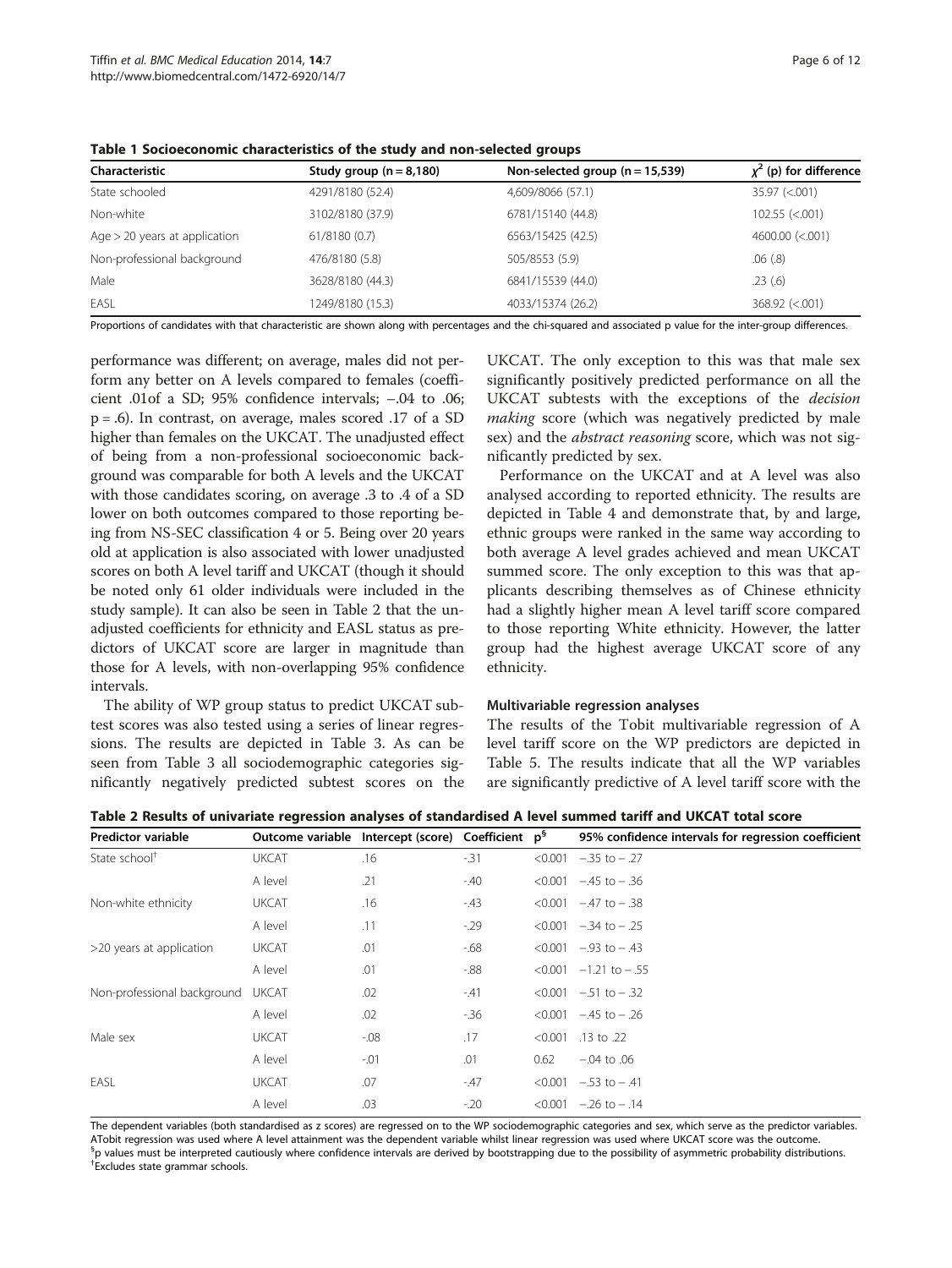| Predictor variable               | Outcome variable | Intercept | Coefficient    | p       | 95% CI               |
|----------------------------------|------------------|-----------|----------------|---------|----------------------|
| State school (excluding grammar) | Verbal           | 603       | $-12.0$        | < 0.001 | $-15.18$ to $-8.91$  |
|                                  | Abstract         | 632       | $-16.7$        | < 0.001 | $-19.96$ to $-13.50$ |
|                                  | Quantitative     | 668       | $-21.8$        | < 0.001 | $-25.20$ to $-18.37$ |
|                                  | Decision making  | 691       | $-9.1$         | < 0.001 | $-10.90$ to $-7.39$  |
| Non-white ethnicity              | Verbal           | 613       | $-43.1$        | < 0.001 | $-46.22$ to $-40.01$ |
|                                  | Abstract         | 625       | $-5.5$         | 0.001   | $-8.88$ to $-2.20$   |
|                                  | Quantitative     | 666       | $-24.3$        | < 0.001 | $-27.84$ to $-20.82$ |
|                                  | Decision making  | 689       | $-8.9$         | < 0.001 | $-10.72$ to $-7.10$  |
| >20 years at application         | Verbal           | 597       | $-49.4$        | < 0.001 | $-67.61$ to $-31.11$ |
|                                  | Abstract         | 623       | $-28.0$        | 0.004   | $-46.88$ to $-9.17$  |
|                                  | Quantitative     | 657       | $-38.3$        | < 0.001 | $-58.28$ to $-18.31$ |
|                                  | Decision making  | 686       | $-15.0$        | 0.004   | $-25.27$ to $-4.73$  |
| Non-professional background      | Verbal           | 599       | $-35.3$        | < 0.001 | $-41.95$ to $-28.60$ |
|                                  | Abstract         | 623       | $-12.9$        | < 0.001 | $-19.87$ to $-6.02$  |
|                                  | Quantitative     | 658       | $-20.7$        | < 0.001 | $-28.06$ to $-13.38$ |
|                                  | Decision making  | 686       | $-10.5$        | < 0.001 | $-14.22$ to $-6.69$  |
| Male sex                         | Verbal           | 593       | 8.9            | < 0.001 | 5.74 to 12.06        |
|                                  | Abstract         | 622       | $\overline{J}$ | 0.69    | $-2.60$ to 3.93      |
|                                  | Quantitative     | 645       | 25.8           | < 0.001 | 22.38 to 29.22       |
|                                  | Decision making  | 687       | $-2.0$         | 0.03    | $-3.78$ to $-.22$    |
| EASL                             | Verbal           | 604       | $-46.9$        | < 0.001 | $-51.17$ to $-42.67$ |
|                                  | Abstract         | 624       | $-7.5$         | 0.001   | $-11.99$ to $-2.97$  |
|                                  | Quantitative     | 660       | $-24.2$        | < 0.001 | $-28.92$ to $-19.41$ |
|                                  | Decision making  | 687       | $-11.4$        | < 0.001 | $-13.81$ to $-8.92$  |

<span id="page-7-0"></span>Table 3 Results of univariate linear regressions of UKCAT subtest scores on WP categories and sex

Coefficients are provided in unstandardised form in the original metric of the UKCAT score (mean subscale score for this sample approximately 600, SD of 75).

exception of sex and EASL (English as a second language). It should be noted that the pseudo  $R^2$  for the model was only .025, indicating that, despite having four statistically significant predictor variables included, the overall model predicted only a very small portion of the variance in the outcome variable.

The results of the multivariable linear regression of UKCAT total score on WP predictors are depicted in

|                                          |  | Table 4 A level attainment and UKCAT performance |
|------------------------------------------|--|--------------------------------------------------|
| according to the four main ethnic groups |  |                                                  |

| according to the roar mani-cumic groups |                                             |  |  |  |  |
|-----------------------------------------|---------------------------------------------|--|--|--|--|
| <b>Mean UKCAT</b><br>score (SD)         | Mean A level tariff<br>(best of three (SD)) |  |  |  |  |
| 2592.9 (182.8)                          | 356.1 (41.6)                                |  |  |  |  |
| 2566.4 (194.2)                          | 366.3 (40.9)                                |  |  |  |  |
| 2561.4 (203.4)                          | 350.3 (44.3)                                |  |  |  |  |
| 2513.9 (192.0)                          | 342.7 (49.4)                                |  |  |  |  |
| 2496.4 (171.8)                          | 342.3 (50.6)                                |  |  |  |  |
| 2426.0 (186.9)                          | 320.6 (53.4)                                |  |  |  |  |
|                                         |                                             |  |  |  |  |

A level attainment (best of three grades) and UKCAT performance (total score) according to the four main ethnic groups.

Table [6](#page-8-0). The results indicate that all the WP variables are significantly predictive of UKCAT score at or below the  $p = .001$  level. As with the multivariable model for A level tariff prediction, it should be noted that the  $\mathbb{R}^2$  for the model was only .088, indicating that, even with six

| Table 5 Results of a multivariable regression of A level |  |
|----------------------------------------------------------|--|
| tariff score on sociodemographic category of applicant   |  |

| <b>WP</b> predictor         | Coefficient<br>(standardised) | р      | 95% CI<br>(standardised)    |
|-----------------------------|-------------------------------|--------|-----------------------------|
| State school                | $-40$                         | < 001  | $-45$ to $-36$              |
| Non-white                   | $-.30$                        |        | $< 0.001 - 0.36$ to $-0.24$ |
| >20 years at application    | $-65$                         | < 001  | $-93$ to $-37$              |
| Non-professional background | $-.17$                        | .004   | $-28$ to $-0.05$            |
| Male sex                    | .02                           | .42    | $-0.03$ to 0.07             |
| FASI                        | .01                           | .81    | $-.07$ to $.10$             |
| Intercept                   | .33                           | < 0.01 | .29 to .37                  |

Results of a multivariable Tobit regression of A level tariff score on sociodemographic category of medical or dental applicant (N = 8180). Regression coefficients and their 95% confidence intervals (derived via bootstrapping) are given as standardised scores (in SD units). Each unit is worth a tariff score of 45 points. Pseudo R<sup>2=</sup>.025, Log likelihood −11315.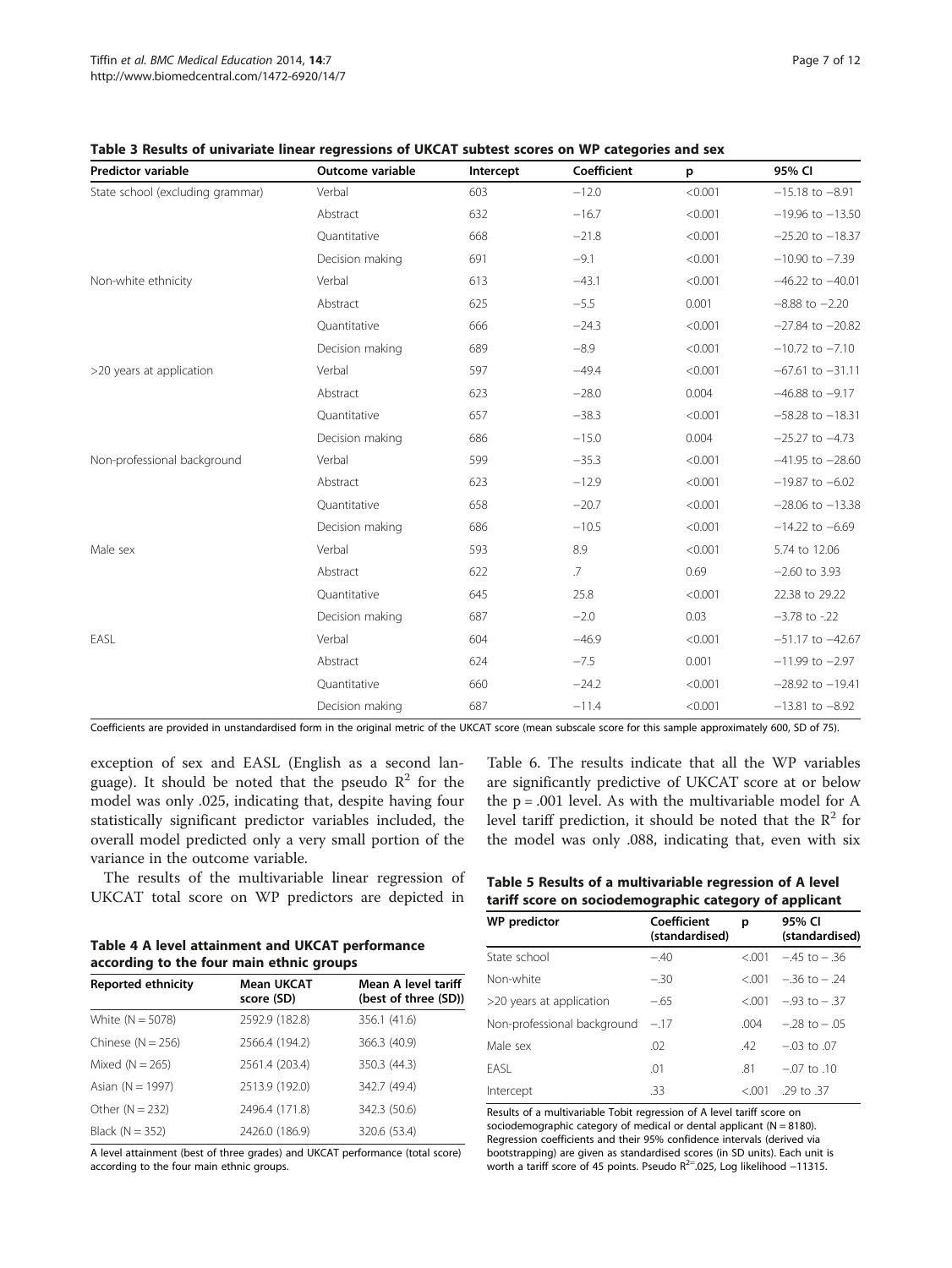<span id="page-8-0"></span>Table 6 Significant, independent sociodemographic predictors of standardised UKCAT total score from a multivariable linear regression  $(N = 8,180)$ 

| WP predictor                | Coefficient<br>(standardised) | р      | 95% CI<br>(standardised) |
|-----------------------------|-------------------------------|--------|--------------------------|
| State school                | $-31$                         | < 0.01 | $-.36$ to $-.27$         |
| Non-white                   | $-.36$                        | < 0.01 | $-41$ to $-31$           |
| >20 years at application    | $-40$                         | .001   | $-65$ to $-16$           |
| Non-professional background | $-.17$                        | .001   | $-26$ to $-0.08$         |
| Male sex                    | .18                           | < 0.01 | $.14$ to $.22$           |
| FASI                        | $-23$                         | < 0.01 | $-30$ to $-17$           |
| Intercept                   | 27                            | < 001  | .23 to .31               |

Regression coefficients and their 95% confidence intervals and are given in parenthesis as standardised scores (in SD units). Each unit is worth approximately 200 UKCAT points. Pseudo  $R^2$  = .088, MSE = .96.

statistically significant predictor variables included, the overall model predicted only a small portion of the variance in the outcome variable.

## **Discussion**

In relation to the first aim of this study the findings suggest that the properties of the UKCAT are relatively temporally stable. As with the previous published analysis by James et al. [[10\]](#page-12-0) we confirmed a number of observations regarding the UKCAT scores in relation to other sociodemographic and educational variables:

- 1. That performance on the UKCAT and at A levels are moderately correlated.
- 2. That candidates from an independent or grammar school tend to achieve higher scores/grades at both the UKCAT and at A level compared to those who report a non-grammar school state education. This effect is apparent even after controlling for the effect of other predictor variables.
- 3. That candidates reporting themselves as of White ethnicity, on average, achieve higher A level tariffs and UKCAT scores than those describing themselves as Non-white. This effect is apparent even after controlling for the effect of other predictor variables.
- 4. Candidates from non-professional socioeconomic backgrounds were observed to achieve, on average, lower scores on both the UKCAT and at A level, even after controlling for the effects of other predictor variables.
- 5. That male sex independently and significantly predicted higher total UKCAT scores. This effect is also apparent for the verbal reasoning and quantitative reasoning UKCAT subtest scores.

When comparing the results from the present study and those reported by James et al. it should be borne in mind that our WP categories were coded in the reverse

direction to the latter study [\[10\]](#page-12-0). However, as highlighted above, allowing for this difference the results of the two studies were largely consistent. Nevertheless a number of our observations were in contrast to the results reported by James et al. in the earlier cohort. Firstly, unlike the previous report, we did not observe that males performed significantly better at A level compared to females. Also, in the present study, males did not score significantly higher on abstract reasoning and decision making scales compared to females, conflicting somewhat with the findings of James et al. where decision making was the only subtest where a sex difference was not apparent. There are potential explanations for these apparent inconsistencies (see later).

Our second aim was to explore in further detail the sociodemographic predictors of UKCAT performance and contrast these with those observed for A level attainment. Certainly the use of UKCAT scores and A levels as continuous outcome measures has allowed for a more in-depth comparison of the two metrics of ability. However, in the event, there were only a relatively small number of additional conclusions we could draw from this more detailed approach, which also used EASL status and age as additional predictors, compared to the previous study in the 2006 cohort:

- 1. That UKCAT performance is independently predicted by both ethnicity and by EASL status; those individuals who report their ethnicity as 'White' and have English as a first language, on average, score more highly on the UKCAT than those reporting Non-white ethnicity and learning English after the age of two. In contrast, A level performance was only independently predicted by ethnicity, with those of White ethnicity achieving, on average, higher grades than those reporting ethnicity as non-White. This suggests that culture and language skills may have a somewhat larger negative impact on UKCAT compared to A level performance.
- 2. When raw data is analysed according to reported ethnic group (e.g. White, Asian, Black etc.) average performance at A level is generally ranked in the same way as that for UKCAT performance, with those reporting being of White/Chinese achieving the highest scores/grades and those reporting Black ethnicity the lowest. The difference between these highest ranking groups and the lowest is considerable, at roughly one standard deviation for both A level and UKCAT performance.
- 3. Whilst candidates from an independent or grammar school tend to achieve higher scores/grades at both the UKCAT and at A level compared to those who report a non-grammar school state education there is some suggestion from our results that this school-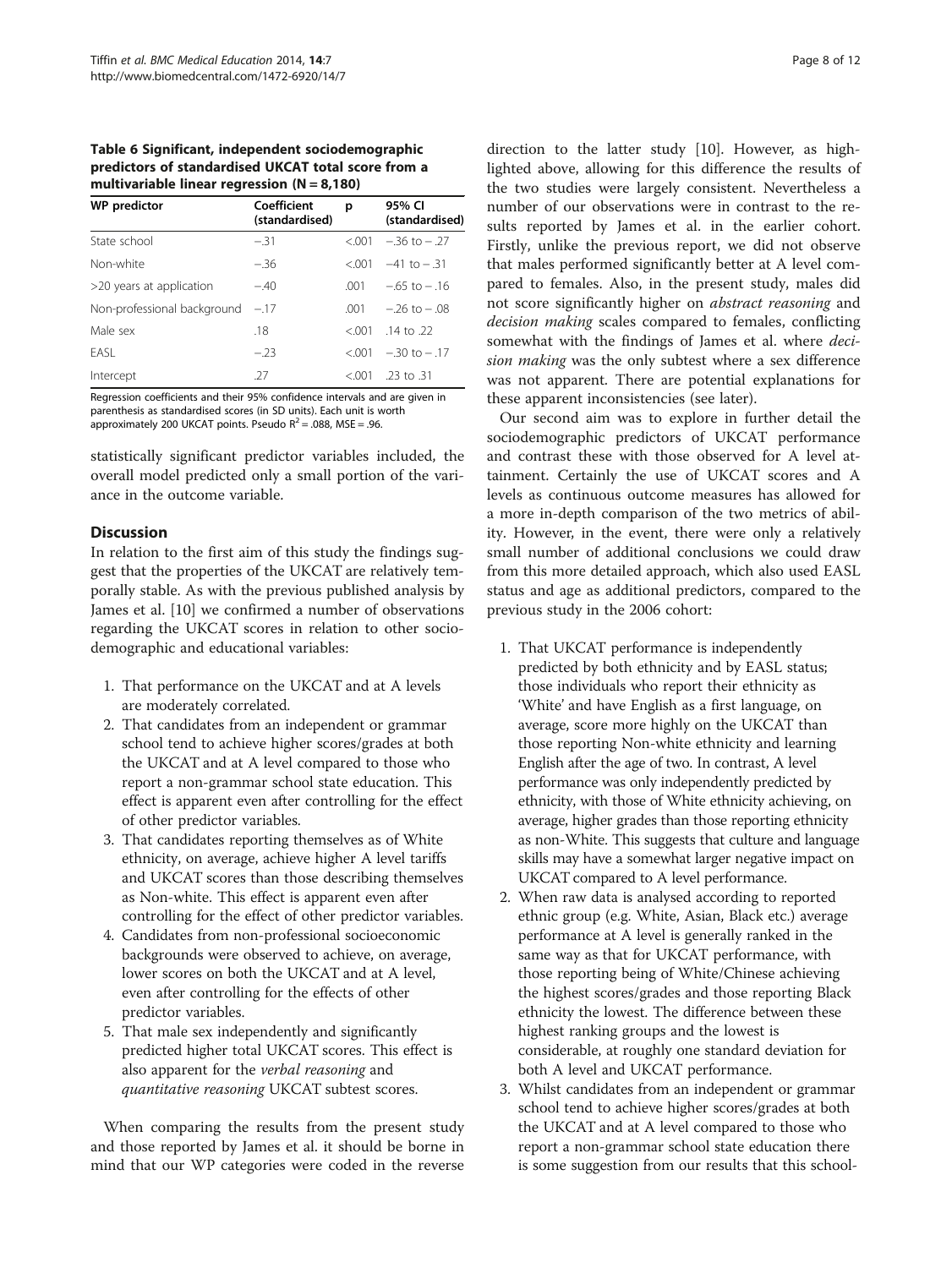type bias may be more pronounced for A levels than for the UKCAT. For example, whilst the type of school attended is a significant univariate predictor of UKCAT score, the effect seems less pronounced than that for A levels; indeed the 95% confidence intervals touch but do not overlap (see Table [2\)](#page-6-0). However, as highlighted earlier in the methods section, the regression coefficients derived from Tobit and linear regression may not be directly comparable and consequently some caution must be exercised in interpreting this finding.

- 4. Older candidates (those over 20 years at the time of application) were more likely to report, on average, poorer A level grades and lower UKCAT scores. However, as most older candidates (all except 61 individuals over 20 years) were excluded on the basis of missing A level data this observation should be treated cautiously.
- 5. That compared to females, males tend to perform less well on the decision making subtest of the UKCAT. No overall sex differences for the abstract reasoning subtest were observed in this analysis.

Thus we can conclude that some socioeconomic bias in the UKCAT scores exists but that this differs in a number of respects from that observed for A level attainment. Therefore, when considering issues relating to WP in medical and dental education the picture is more complex than simply favouring one metric of ability over another. Thus, these findings suggest that the UKCAT may be prone to more bias in some respects compared to A levels and less in others. Compared to A level performance the UKCAT may be more prone to effects related to sex. Moreover, whilst both metrics of ability show bias in favour of those reporting White ethnicity the UKCAT may be especially sensitive to linguistic ability, compared to A levels. The present sample largely took A levels in science and maths. These subjects may test language and communication skills less rigorously than the humanities. It is therefore unsurprising that the UKCAT appears to 'penalise' EASL status to a more significant degree compared to A levels in the present sample. In contrast, there were some suggestions from the data that UKCAT may, as a metric of ability, be less biased in favour of candidates from an independent or grammar school background than A level grades. Thus, the UKCAT may potentially offer some complimentary, if not incremental, value alongside educational attainment measures in relation to the medical and dental school selection process.

#### Further comparison with previous findings

This study builds on the previous work investigating sociodemographic predictors of A level and UKCAT

performance [[10\]](#page-12-0). Our study sample was relatively comparable with the subgroup of UKCAT candidates providing data in this earlier study. The present sample used was slightly smaller in that we only included those with complete sociodemographic information, as opposed to just non-missing A level data. In practice this meant that it was mainly those under 21 years that lacked information on socioeconomic background that were excluded from the final sub-sample for analysis, as this was the principal WP variable missing, aside from A level attainment. It should be noted, however, that many older individuals would have already been excluded on the basis of missing A level data. Nevertheless, as in the present sample, the sub-group of 2006 candidates included in the previous study tended to be younger, more likely to be of White ethnicity have attended an independent/ grammar school (EASL status was not available in the 2006 cohort). As outlined earlier, our findings were largely consistent with the observations reported in this earlier study. However, it is important to consider the apparent inconsistencies in the findings between these two studies. Firstly, our lack of any observed sex difference in A level achievement, in contrast to the findings of James et al. [\[10](#page-12-0)], can be explained by the differing ways that the metric of A level performance was constructed. In the present study we created a tariff score by summing the UCAS for the three best exam grades (excluding general studies and critical thinking) irrespective of whether the A levels were 'pure' science (i.e. chemistry, biology, physics and mathematics). Indeed, James et al. report only slightly higher average tariff scores for pure science subjects in males and no sex difference in overall average tariff scores. Thus, our observations are largely consistent with those reported by James et al., though we are unable to rule out the effects of a recognised recent secular trend towards males obtaining more top grades in science A levels compared to females [[15](#page-12-0)]. Secondly, in the present study, males did not score significantly higher than females on the abstract reasoning and decision making scales. This appears to contrast somewhat with the findings of James et al. where *decision making* was the only subtest where a sex difference was not apparent. However, these inconsistencies may be relatively trivial once the differences in analysis approach are accounted for. Firstly, the males in our cohort performed more poorly than females on the decision making items, although the magnitude of this difference was slight and the p value for significant testing  $(p = .027)$  could be considered modest given the number of observations in the analysis. Thus, it may have been the case that by using a dichotomous outcome for UKCAT scores the James study may have been underpowered to detect a slight sex difference in performance on this subscale. Similarly, in the case of the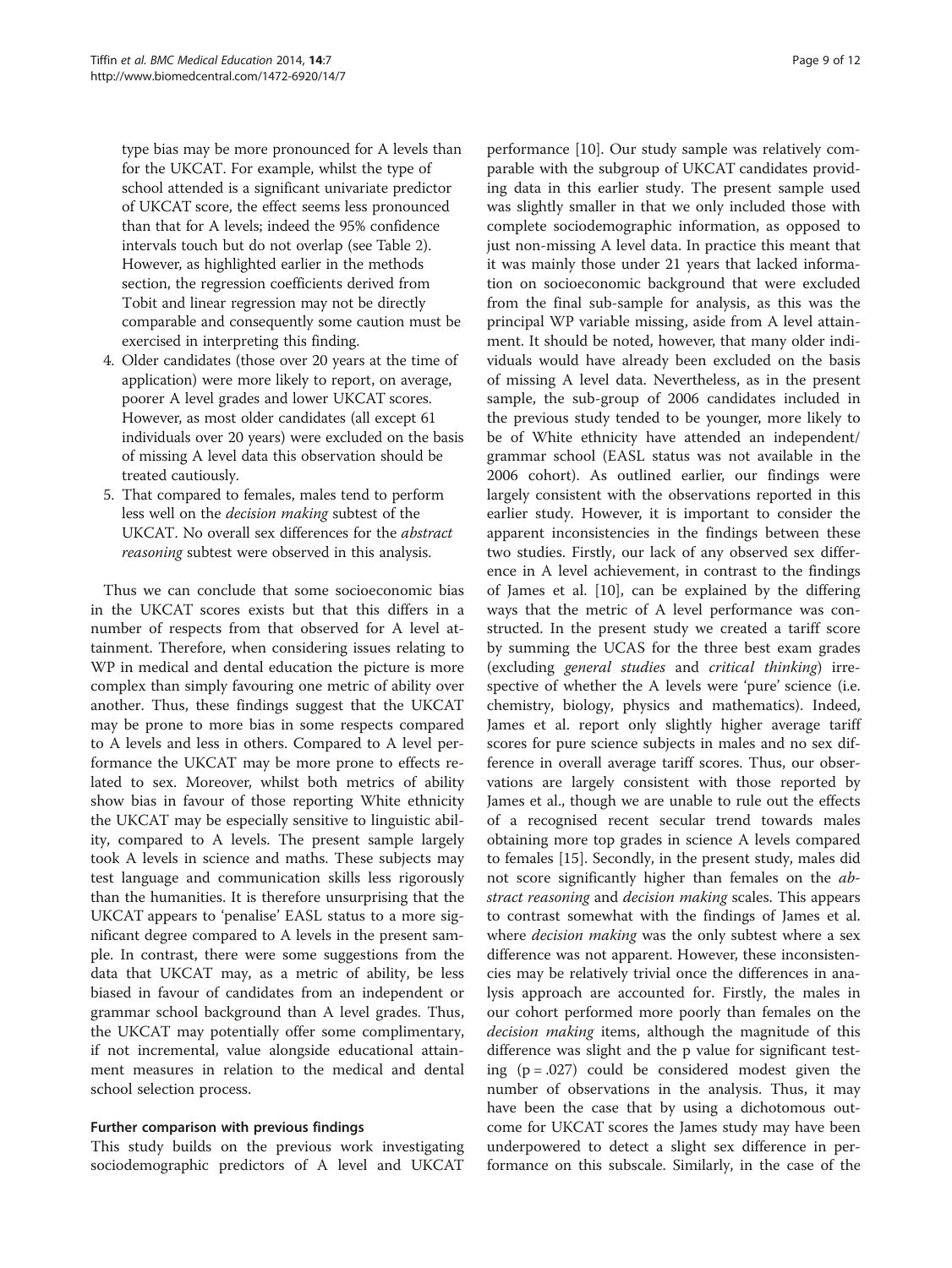abstract reasoning subtest this previous study reported a slight (but statistically significant) tendency for males to perform, more poorly on this element of the UKCAT; males had a  $16\%$  lower odds of scoring above the  $30<sup>th</sup>$ centile on this particular subtest. In contrast we observed no significant sex difference. However, we utilised UKCAT scores as a continuous, rather than as a dichotomous metric. Although these findings are not included in our results section, as with the report by James et al., we noted a slight excess of females scoring above the  $30<sup>th</sup>$  centile on *abstract reasoning* (1,397 females compared to 1,186 males). Thus, our results are largely consistent with those reported by the earlier study once the differences in methodologies are accounted for.

A previous study demonstrated that use of the UKCAT as a threshold score in the admissions process appears to ameliorate the disadvantage faced by lower socio-economic groups when applying to medical schools [\[5\]](#page-12-0). In addition, use of the UKCAT scores as a threshold in the admissions process was associated with increased odds of entrants being male, from a low socioeconomic status background and a state (non-grammar) school (the latter trend not reaching statistical significance). In contrast, universities placing less emphasis on use of the test were more likely to admit entrants with relatively low academic attainment and with English as a second language. These observations are generally consistent with the properties of the two performance metrics as reported in this present study. Thus, the present findings imply that it is mainly the differences in sensitivity to sociodemographic factors (i.e. bias) between A levels and the UKCAT that are driving these differences. The obvious exception to this is that in the present study we found no evidence that the UKCAT was less biased than A levels against those from a non-professional socioeconomic background than were A levels. However, it is possible that if UKCAT performance is less sensitive to schooling than A level attainment then this difference may be at least partly mediating this previous observation [[5](#page-12-0)]. Moreover, our present results do not explain why universities that place little emphasis on the test scores may be more likely to have entrants with below average educational performance.

## Limitations

The primary limitation of this study was that analysis could only be conducted on a minority of applicants for 2009, due to missing data. This limits our confidence in the generalisability of these findings to the wider population of UKCAT candidates. In particular, the individuals with complete data were more likely to be of White ethnicity, have attended an independent/grammar school, be younger and to speak English as a first language. Thus, we must be extremely cautious in drawing any

conclusions about the association between WP variables and UKCAT performance in sub-groups of candidates who belong to the opposite sociodemographic categories. Missing data modelling in conjunction with imputational approaches could have been used to inform sensitivity analysis (i.e. assess how strong the findings are under different assumptions). Such an approach has been previously employed with educational data to provide an indication of the extent to which data are missing at random as opposed to being non-ignorable [\[5](#page-12-0)]. However, it was felt that imputational approaches could have added a significant degree of uncertainty to the dataset, especially as more than one variable would have had to be imputed. In addition the final sample providing data for analysis would have been difficult to compare with the previous sub-group of candidates studied [[10\]](#page-12-0). Inclusion of advanced qualifications other than A levels may have modestly addressed the missingness but also potentially added a degree of complexity and possible confounding; it is uncertain to what extent other tests of educational attainment are equivalent to each other (e.g. Scottish Highers vs A levels). Thus, on balance, it was felt that restricting the analysis to those with complete data would enhance the internal validity of the findings, accepting that this would be at the expense of generalisablity of the results observed.

Whilst some descriptive analysis was conducted using more broadly defined ethnic groups it would have been desirable to have detailed modelling in relation to ethnicity. Certain ethnic groups (e.g. those describing themselves as 'Black') are relatively under-represented in UK medical and dental education whilst others are overrepresented (e.g. Asians) in relation to the national population demographics [[12\]](#page-12-0).

A further limitation, as stated earlier, is that the use of Tobit regression, whilst necessary with censored data, still leads to some informational loss compared to linear regression, and the coefficients and confidence intervals produced by the two approaches (i.e. Tobit and linear regression) may not be easily comparable.

## Implications for practice and directions for future research

The UKCAT is a high stakes test; the psychometric properties of the test, in conjunction with a widespread adoption as part of the admissions process could at least partly determine the nature of the UK's future medical and dental workforce. Both the present and a previous study report evidence of a certain degree of sociodemographic bias in the UKCAT responses. Firstly, possibly the most consistently reported of these is the observation that males achieve higher scores on the UKCAT than females. In the UK females are currently disproportionately represented amongst medical and dental school entrants. This issue has, at times, stirred up controversial debate [[16](#page-12-0)].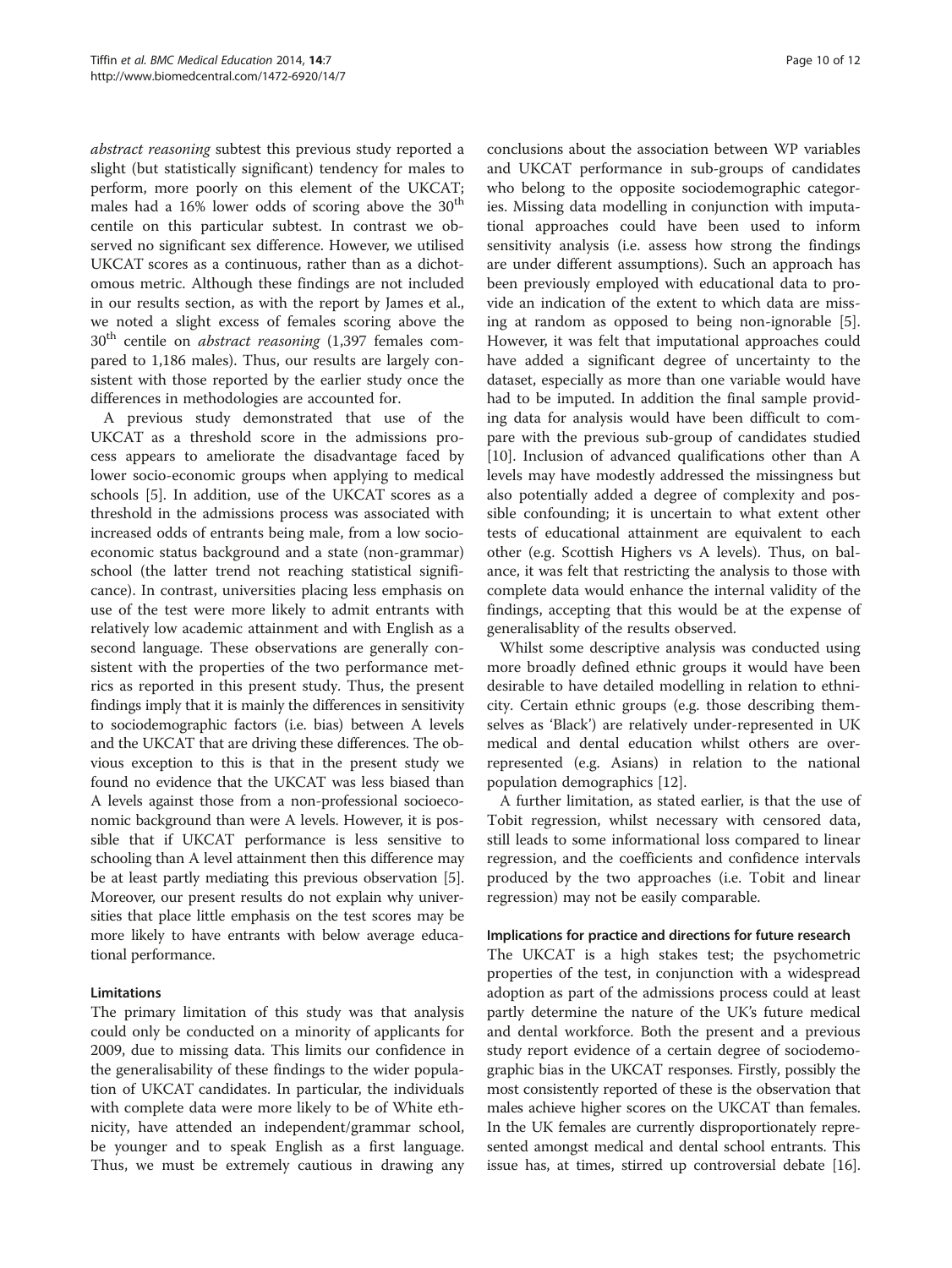Currently female doctors are more likely to work parttime [[17](#page-12-0)] and retire early [[18](#page-12-0)] compared to their male counterparts. Nevertheless, it should be highlighted that a previous study reported that female doctors were at lower risk of professional misconduct after qualification, even after adjusting for a number of potential confounding factors [\[19\]](#page-12-0). Moreover, in the UK, women may outperform men in certain medical undergraduate [[20](#page-12-0)] and postgraduate exams [[21\]](#page-12-0). This study has highlighted some differences in the differential sensitivities of the UKCAT subtests to sex. Thus our findings may assist universities making informed decisions about how much weight to place on each element of the UKCAT when selecting entrants.

The potential insensitivity of the UKCAT to educational background is certainly a factor that could help address the issue of widening participation in the professions. However, it should be highlighted that the WP agenda is not purely focused on issues of social equity and fairness; there is evidence from North American research that students drawn from minority populations may be more likely to eventually practice in areas that have been traditionally underserved by health care provision [\[22](#page-12-0)]. In the US attempts to address racial imbalances within the professions, including medicine, via the 'affirmative action' approach have proved controversial and have been the subject of a series of Court cases [[23\]](#page-12-0). Earlier North American researchers have suggested that the use of cognitively based aptitude tests (such as the UKCAT) will never address the under representation of racial minorities in medical education as such instruments tend to produce similar mean raw scores according to ethnicity [\[24](#page-12-0)]. Rather, it has been postulated that the most plausible way of achieving a medical school population with a similar ethnic profile to the population from which they are drawn is to have quotas for each group. It has been suggested that these quotas can be fulfilled without any appreciable lowering of average academic performance at medical school [[25\]](#page-12-0). In the UK such affirmative action-style approaches have not been adopted and even their legality would have to be tested.

Our findings suggest that the UKCAT test that may penalise those who do not speak English as a first language more severely than science-based A levels do. Nevertheless, fluency in spoken English has been reported to correlate significantly with patient and examiner ratings of global communication, which is considered a key attribute of a clinician [[26](#page-12-0)]. It could therefore be argued that it is reasonable for the UKCAT to evaluate elements of linguistic ability such as verbal reasoning.

Future research should focus on obtaining further evidence regarding whether or not the UKCAT has the ability to predict undergraduate and post-graduate performance and progression, over and above that possible via traditional measures of educational attainment. Moreover, it may be that the content and delivery of the test can be modified to further decrease the sensitivity to educational background. In the field of education there is some evidence that 'dynamic testing' may be better at predicting an individual's academic and potential compared to traditional ('static') cognitive assessments. This may be especially true where a candidate's education has been poor or disrupted [[27\]](#page-12-0). Dynamic tests create a learning environment within the test structure by providing novel situations and then evaluate the nature and number of prompts, hints and clues the candidate requires in order to achieve a correct response. Such tests correlate highly with traditional 'intelligence tests' but provide additional information relating to cognitive flexibility and learning potential [[28\]](#page-12-0); attributes obviously pertinent to medical or dental practitioners.

#### Conclusions

Both the UKCAT scores and A level performance are independently predicted by a number of sociodemographic group variables. The nature, and perhaps the degree, of these relationships differ to some extent, suggesting some incremental value in using the UKCAT scores to complement actual or predicted school achievement during the selection. These differences should be considered when designing medical and dental school admissions policy. In particular, universities need to consider how use of the test may impact on the proportions of course entrants who are male, from a state school background or who may have EASL.

#### Competing interests

SN is Chair of the UKCAT Board. JMcL is a UKCAT board member. PAT is member of the UKCAT Research Panel. SN, JMcL and PAT are active members of the UKCAT Consortium and consequently all received reimbursement for expenses incurred as part of their work in connection with UKCAT consortium activity from the UKCAT Board. PAT and JMcl have received funding (following a competitive tendering process) from the UKCAT for conducting research on behalf of the UKCAT Board. The UKCAT Board encourages publication of the findings from well conducted research that contribute to a better understanding of how aptitude tests may contribute to undergraduate selection and medical and dental education as a whole. LW has no competing interests.

#### Authors' contributions

PAT lead on conception, design, statistical analysis and interpretation of data and is the guarantor of the paper. JMcL contributed to drafting, revising the article and critically appraising the content. LW contributed to the statistical analysis and drafting of the final article manuscript. SN contributed to revising the article and critically appraising the content. All authors (PAT, JMcL and SN) have approved the final version of the article submitted.

#### Acknowledgments

Many thanks to Rachel Greatrix and Dr Paul Dennis for abstracting the data and for helpful advice. Thanks also go to Dr Jon Dowell from the UKCAT Board for his advice and guidance. PAT is supported in his research by a HEFCE Clinical Senior Lectureship. The study was conducted as a component of a programme of research requested, approved and funded via a grant by the UKCAT Board.